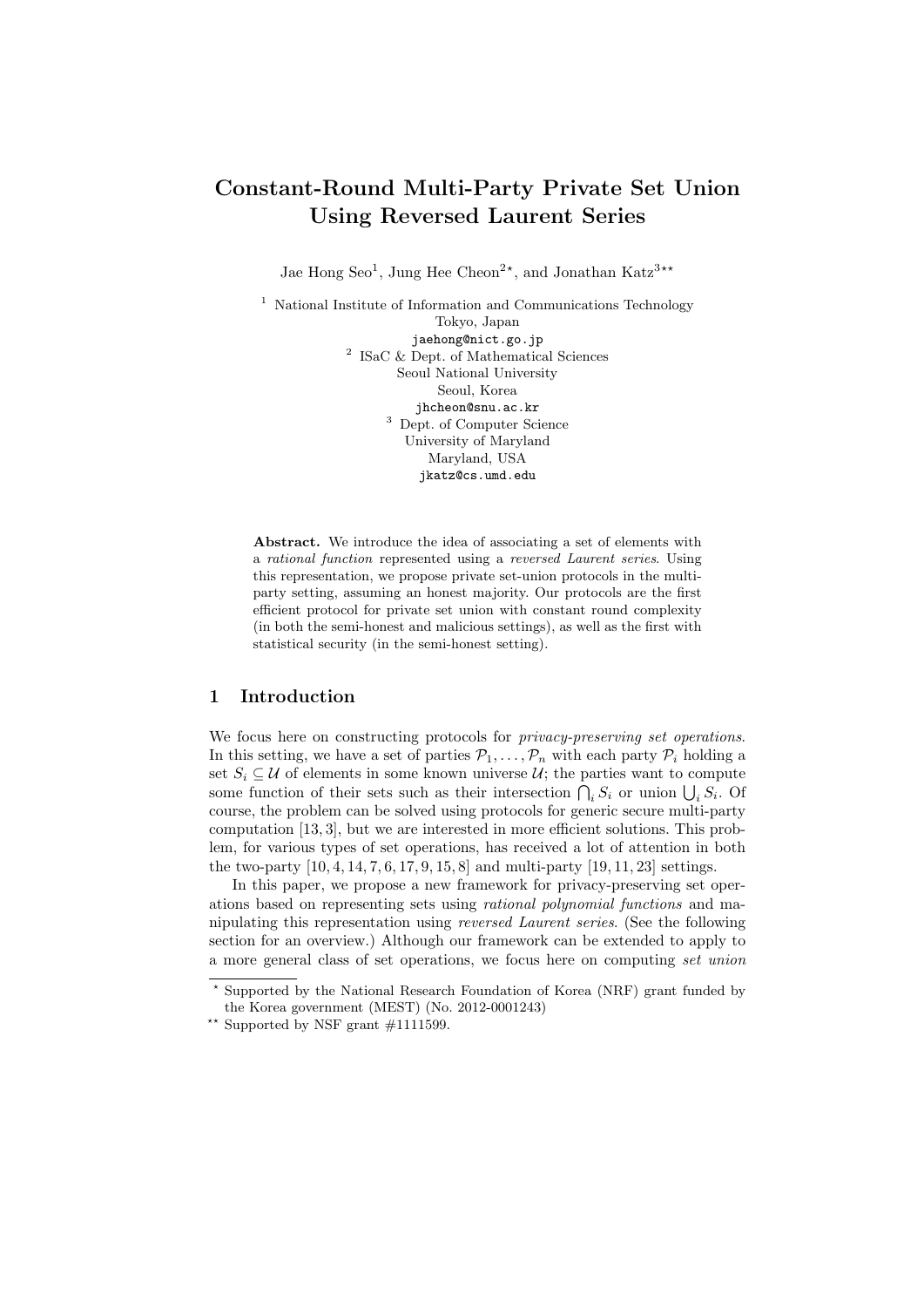| Semi-honest: |             |                               |                                      |                       |         |
|--------------|-------------|-------------------------------|--------------------------------------|-----------------------|---------|
|              | Ref. Rounds | Communication                 | Computation                          | Assumptions Threshold |         |
| [19]         | O(n)        | $O(n^2 k \tau_N)$             | $O(n^3k^2\tau_N\rho_N)$              | DCR                   | t < n   |
| [11]         | O(n)        | $O(n^2 k \tau_N)$             | $O(nk^2 \tau_N \rho_N)$              | DCR                   | t < n   |
| Herell       | O(1)        | $O(n^3k^2\tau_p)$             | $ O((n^4k^2 + n^2k^2\tau_p)\rho_p) $ | none                  | t < n/2 |
| Malicious:   |             |                               |                                      |                       |         |
|              | Ref. Rounds | Communication                 | Computation                          | Assumptions Threshold |         |
| $[11]$       | O(n)        | $O((n^3 k + n^2 k^2) \tau_N)$ | $O(nk^2 \tau_N \rho_N)$              | DCR                   | t < n   |
| Here         | O(1)        | $\overline{O(n^3k^2\tau_n')}$ | $O(n^4k^2\tau_p'\rho_p')$            | DL.                   | t < n/2 |

Table 1. Privacy-preserving set-union protocols. DCR denotes the decisional composite-residuosity assumption [21], and DL denotes the discrete-logarithm assumption. The number of parties is  $n$ , the maximum set size is  $k$ , the number of corrupted parties is t, and  $\tau_N, \rho_N$  (resp.,  $\tau_p, \rho_p$ ) are the size and multiplication cost for a modulus  $N$  (resp. prime  $p$ ) used for Paillier encryption (resp., representing domain elements).  $\tau'_p$  and  $\rho'_p$  are the size and multiplication cost for a cyclic group of order p used for Pedersen commitment scheme and Gennaro-Rabin-Rabin verifiable secret sharing scheme.

in the multi-party setting. Set union is not trivial to compute securely, and in particular the solution in which each party publicly reveals its set is not secure since it reveals which parties hold which elements, as well as the multiplicity of each element in the union.

Our framework yields efficient multi-party protocols for private set union that are secure against any dishonest minority, and in particular we obtain the first efficient multi-party protocols for set union (in both the semi-honest and malicious settings) that use a constant number of rounds. Moreover, our protocol achieves statistical security in the semi-honest (aka, honest-but-curious) setting. In contrast, previous protocols [19, 11] have round complexity linear in the number of parties, and achieve computational security even in the semihonest setting. On the other hand, previous protocols tolerate any number of corrupted users. We compare our work to prior work in Table 1.

Beyond the result just stated, we believe our techniques are of independent interest as they provide what is, to the best of our knowledge, a novel approach to privacy-preserving computation on sets. We explain our approach in more detail in the following section.

### 1.1 Overview of Our Techniques

As in some prior work (e.g., [10, 19, 11, 6, 7]), we begin with the observation that a set S can be represented by a polynomial  $f_S(x)$  over a field  $\mathbb{F} \supseteq S$  such that the roots of  $f_S(x)$  are exactly the elements of S; namely,

$$
f_S(x) = \prod_{s \in S} (x - s).
$$

In contrast to previous work, however, we then switch to viewing  $S$  as being represented by the *rational* polynomial  $1/f_S(x)$ . This representation is well suited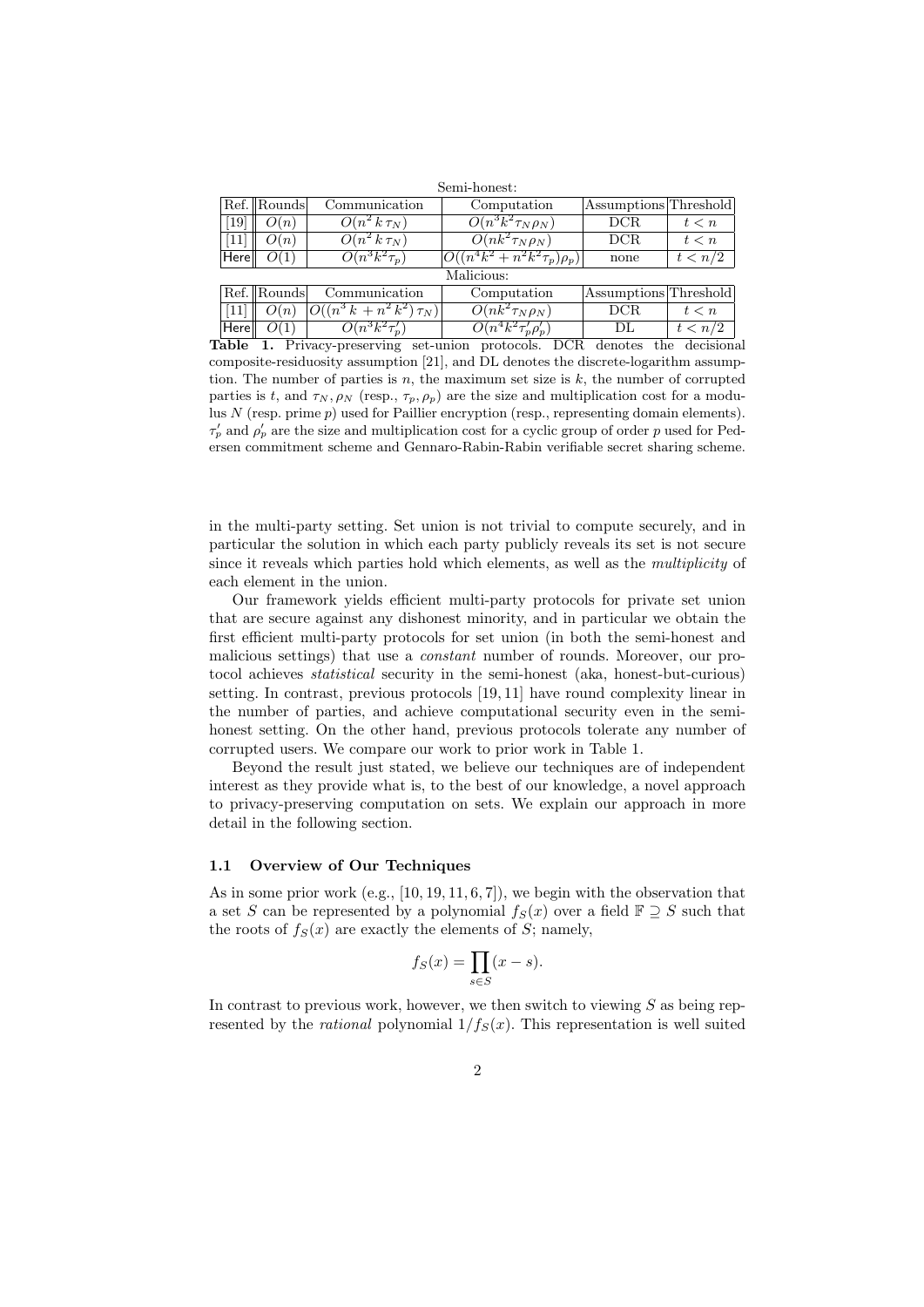for computing set union, since

$$
\frac{1}{f_S(x)} + \frac{1}{f_{S'}(x)} = \frac{f_S(x) + f_{S'}(x)}{f_S(x) \cdot f_{S'}(x)} = \frac{\gcd(f_S(x), f_{S'}(x)) \cdot p(x)}{f_S(x) \cdot f_{S'}(x)} = \frac{p(x)}{\operatorname{lcm}(f_S(x), f_{S'}(x))},
$$
\n(1)

for some polynomial  $p(x)$ . That is, the denominator of (the reduced representation of) the rational polynomial  $\frac{1}{f_S(x)} + \frac{1}{f_{S'}(x)}$  is a polynomial  $f_{S\cup S'}(x) \stackrel{\text{def}}{=}$  $lcm(f_S(x), f_{S'}(x))$  with no repeated roots, whose roots are exactly the elements of  $S \cup S'$ . Because of how it is defined (in particular, the fact that it has no repeated roots), the polynomial  $f_{S\cup S'}(x)$  reveals nothing beyond  $S\cup S'$  and therefore provides a starting point for secure computation of the union.

The above does not yet give a secure protocol for computing the union, as we must still address several challenges. First, we need an efficient way to manipulate rational polynomials. For this, we rely on the reversed Laurent series representation of rational functions [25, Section 16.8]; see Section 2 for details. Second, we need to deal with the fact that the numerator in (1) might reveal information beyond the union  $S \cup S'$ . We thus modify the above, having the parties choose random polynomials  $r(x)$ ,  $r'(x)$  of degree at most  $|S| - 1$  and  $|S'|-1$ , respectively, and then compute

$$
\frac{r(x)}{f_S(x)} + \frac{r'(x)}{f_{S'}(x)} = \frac{f_S(x)r'(x) + f_{S'}(x)r(x)}{f_S(x) \cdot f_{S'}(x)} = \frac{\gcd(f_S(x), f_{S'}(x)) \cdot u(x)}{f_S(x) \cdot f_{S'}(x)} = \frac{u(x)}{\operatorname{lcm}(f_S(x), f_{S'}(x))}.
$$

We prove that  $u(x)$ , above, is a *uniformly distributed* polynomial of degree at most deg(lcm( $f_S(x), f_{S'}(x)$ )) – 1. Thus, assuming  $|\mathbb{F}| \gg |S|$ , it holds with overwhelming probability that  $u(x)$  and  $f_{S\cup S'}(x)$  have no roots in common and so recovering the denominator of the above still yields the correct result. Moreover, uniformity of  $u(x)$  implies that computing the above leaks no information about either party's original set.

Although we describe the two-party case above for simplicity, we can easily extend the above argument to the case  $n > 2$  in which we are mostly interested. See Section 3.1 for details.

### 1.2 Related Work

Private set-union protocols should hide both (1) which parties hold which elements, and (2) the multiplicity of each element in the union. There are only a few multi-party protocols satisfying these two requirements. Kissner and Song [19] proposed a protocol which can be utilized for multi-party set union in the semihonest setting. Frikken [11] proposed a privacy-preserving set-union protocol in the malicious setting. Both protocols rely on a "mix-net" approach, where  $t + 1$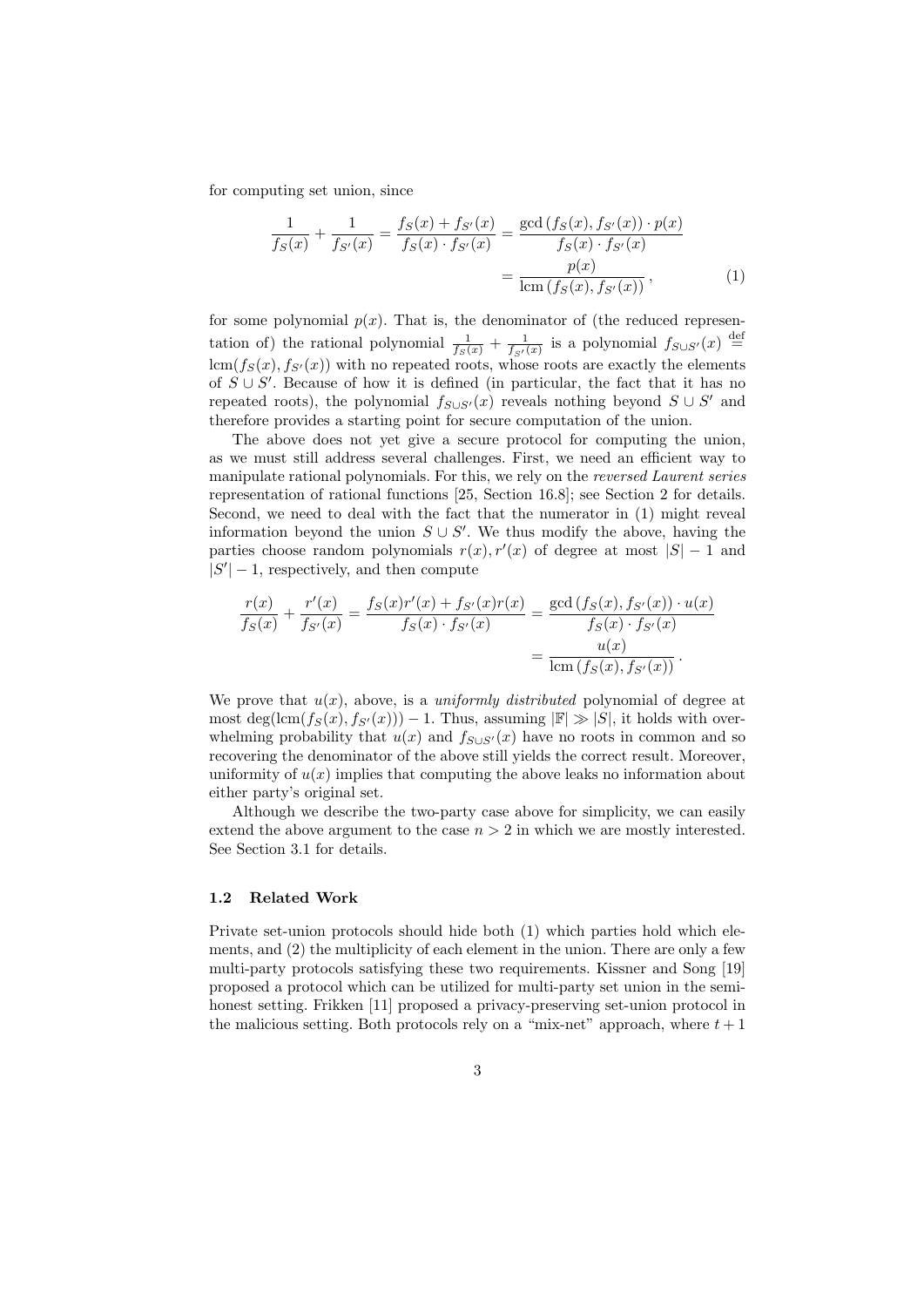parties mix encrypted elements (when security against t corruptions is required). This approach inherently requires round complexity  $O(t)$ .

Some protocols achieving relaxed privacy guarantees have been proposed. In particular, Kissner and Song [19], Sang and Shen [23], and Hong et al. [16] proposed multi-party set-union protocols that leak the multiplicity of each element in the union.

In the two-party case, other protocols are known. Brickell and Shmatikov [4] proposed two-party set-union protocols secure against honest-but-curious adversaries. Recently, Hazay and Nissim [15] proposed very efficient protocols for privacy-preserving set union secure against malicious adversaries; their protocol achieves (almost) linear complexity in the number of private inputs. Neither of these protocols appear to generalize easily to the multi-party case.

### 1.3 Outline of the Paper

In the next section, we recall the notion of the reversed Laurent series (RLS) representation of a rational function, and discuss efficient conversions between a rational function and its RLS representation. In Section 3, we show how to use the RLS representation of rational functions to perform set union. As applications of our technique, we give constant-round protocols for computing set union in both the semi-honest and malicious settings.

### 2 Reversed Laurent Series

We let  $\mathbb{Z}_p$  denote the set of integers modulo p. In this paper, we always take p prime so that  $\mathbb{Z}_p$  is also the finite field of size p. As usual,  $\mathbb{Z}_p[x]$  denotes the set of polynomials over  $\mathbb{Z}_p$ . We use  $[a, b]$  (with  $a \leq b$  and both possibly negative) to denote the set of integers between a and b, inclusive.

### 2.1 Reversed Laurent Series and Rational Functions

A reversed Laurent series (RLS) over  $\mathbb{Z}_p$  is a singly infinite, formal sum of the form

$$
f(x) = \sum_{i=-\infty}^{m} a_i x^i \quad (a_m \neq 0),
$$

for m an integer and  $a_i \in \mathbb{Z}_p$ . We refer to m as the *degree* of f, denoted deg(f). Given  $d_1 \leq d_2 \leq m$ , we define

$$
f(x)_{[d_1,d_2]} = \sum_{i=d_1}^{d_2} a_i x^i.
$$

The set of all reversed Laurent series, denoted  $\mathbb{Z}_p((x^{-1}))$ , forms a field with addition and multiplication defined in the natural way. Since  $\mathbb{Z}_p[x]$  is a subring of  $\mathbb{Z}_p((x^{-1}))$ , any rational function  $f/g$  with  $f, g \in \mathbb{Z}_p[x]$  and  $g \neq 0$  can be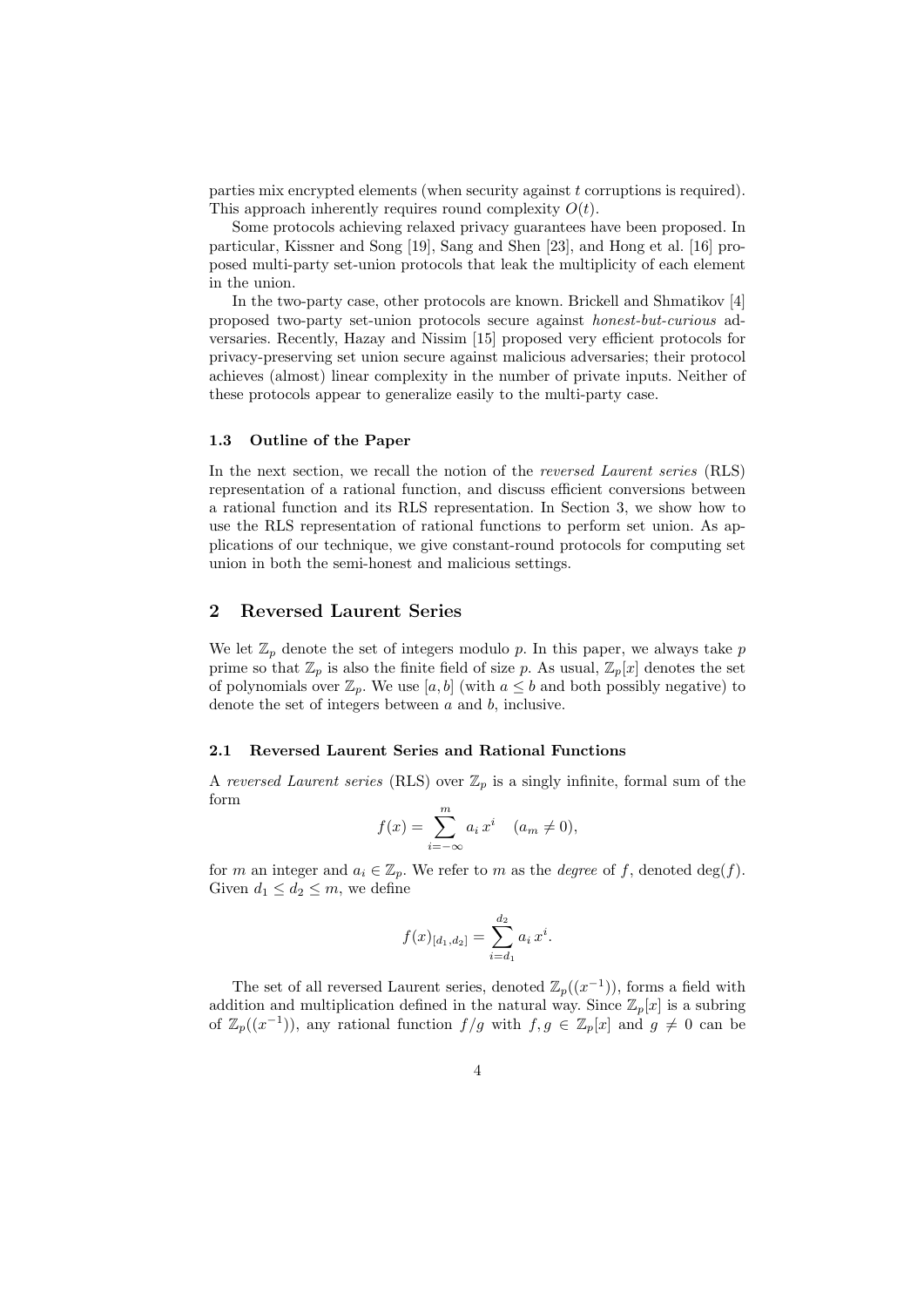expressed as a reversed Laurent series and we refer to this as the RLS representation of the rational function  $f/g$ . Note that the RLS representation for a given rational function is unique. That is, if  $f/g = f'/g'$  then the RLS representations of  $f/g$  and  $f'/g'$  are identical.

### 2.2 Conversion from a Rational Function to its RLS

Let  $f, g \in \mathbb{Z}_p[x]$ , and assume  $\deg(f) < \deg(g) \leq \ell$ . (The case  $\deg(f) \geq \deg(g)$  can be reduced to this case by first performing polynomial division with remainder.) One can compute  $k > \deg(g)$  high-order terms of the RLS representation of  $f/g$ using the following algorithm:

RationalToRLS $(f, q, k)$ : (1) Compute  $F(x) = f(x) \cdot x^k$ . (2) Use polynomial division to compute  $Q(x)$  and  $R(x)$  with  $F(x) = g(x) \cdot Q(x) + R(x)$  and  $deg(R) < deg(g)$ . (3) Output  $Q(x) \cdot x^{-k}$ .

Since  $F/g = Q + R/g$  and deg(R) < deg(g), we have  $Q = (F/g)_{[0,k+\deg(f)-\deg(g)]}$ . Since  $F/g = x^k \cdot f/g$  and we assumed  $deg(f) < deg(g)$ , we see that the output consists of exactly the k high-order terms of the RLS of  $f/g$ ; that is,  $Q(x) \cdot x^{-k} =$  $(f/g)_{[-k,\deg(f)-\deg(g)]} = (f/g)_{[-k,-1]}.$ 

The computational cost of the above algorithm is essentially just the complexity of polynomial division.

### 2.3 Conversion from an RLS Representation to a Rational Function

The RLS representation of a rational function  $f/q$  will, in general, have infinitely many terms. However, all "information" about  $f/g$  is contained in a finite number of high-order terms. Specifically, let  $f, g \in \mathbb{Z}_p[x]$  with  $\deg(f) < \deg(g) \leq \ell$ and  $g \neq 0$ . Then the rational function  $f / g$  is determined by the 2 $\ell$  high-order terms of its RLS representation. Moreover, there is an efficient algorithm to recover  $f/g$  (in reduced terms) given these  $2\ell$  high-order terms and the bound  $\ell$ on the degree of g. See [25, Section 17.5.1] for details.

### 3 Privacy-Preserving Set Union

We begin with an overview of our approach to computing set union, followed by formal descriptions of protocols in the semi-honest and malicious settings. We consider n parties, each of whom holds a set over some universe  $\mathcal{U} \subset \mathbb{Z}_p$  where  $p > n$  is known and U is a negligible fraction of  $\mathbb{Z}_p$ . (This can be easily obtained by padding every element in the original universe with sufficiently many 0s.) We further assume the size  $k_i$  of each party's set is known. (In fact, for simplicity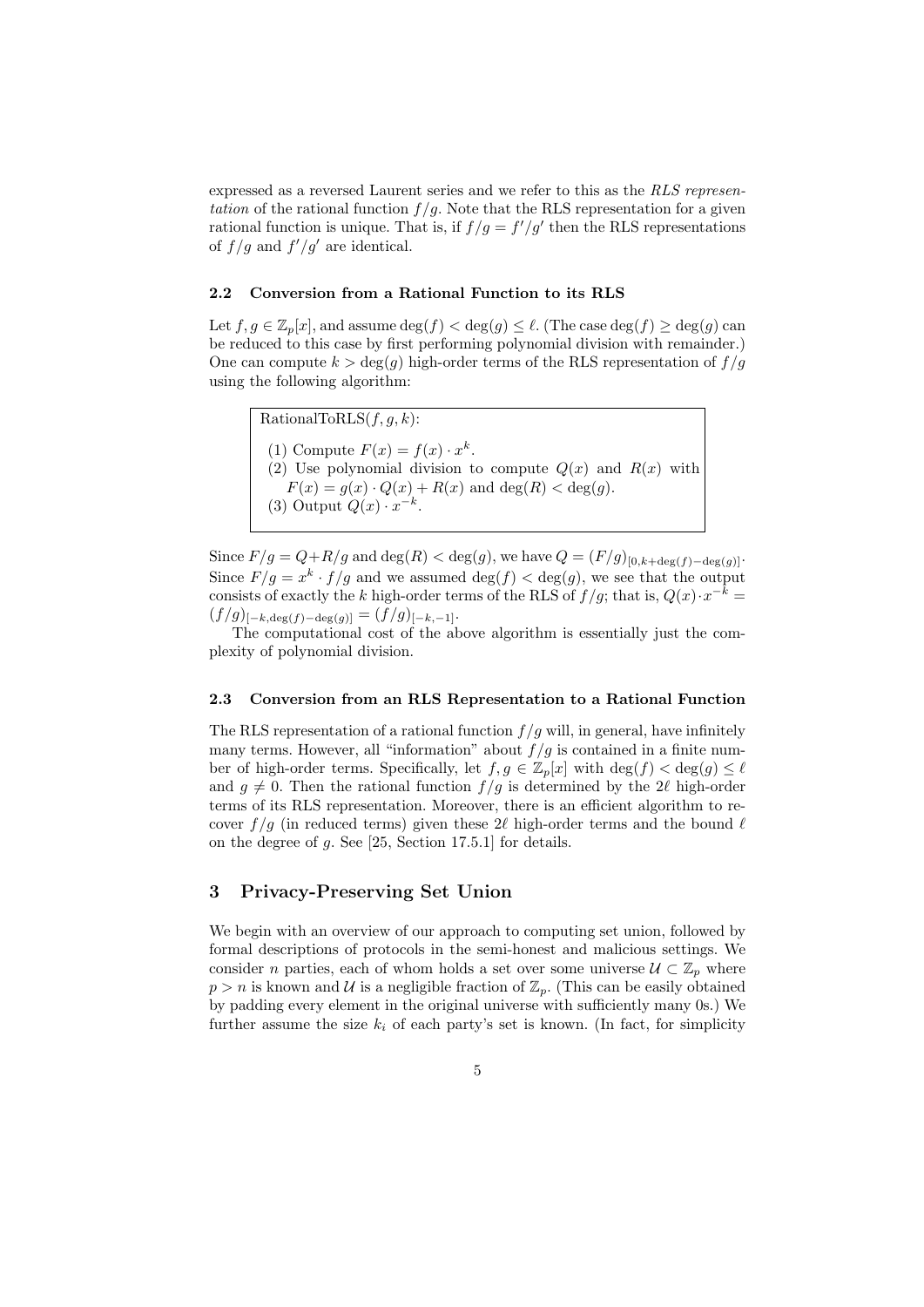here we assume that  $k_i = k$  for all i. A treatment of the general case will be found in the full version.) By having parties pad out their sets to some maximum size using random elements, this can be relaxed to requiring only that  $\sum_i k_i$  is known; we omit the details.

#### 3.1 Representing Sets and Computing their Union

Given a set  $S \subseteq \mathcal{U}$  of size  $|S| = d$ , we define the polynomial

$$
f_S(x) \stackrel{\text{def}}{=} \prod_{s \in S} (x - s).
$$

Note that  $\deg(f_S) = |S|$ . We are actually going to work with the RLS representation of  $1/f_S(x)$ . The set S can be recovered from the 2|S| high-order terms of the RLS representation of  $1/f_S(x)$ : given the high-order terms, we first reconstruct  $f_S(x)$  using the conversion algorithm; the entire set S can then be obtained by factoring  $f_S(x)$  (which can be done in polynomial time over the finite field  $\mathbb{Z}_p$ ).

Given sets  $S_1, \ldots, S_n$  held by n parties  $\mathcal{P}_1, \ldots, \mathcal{P}_n$ , note that  $f_{\cup_i S_i}(x) =$  $\text{lcm}(f_{S_1}(x), \ldots, f_{S_n}(x)).$  Rather than have the parties compute the least common multiple directly (which would be difficult to do securely), we have them compute it using the following high-level approach:

- 1. The parties collectively define random polynomials  $r_1(x), \ldots, r_n(x)$  of degree (at most)  $d-1$  in such a way that no coalition of up to t parties knows anything about any of the  $r_i(x)$ . This is done via standard techniques using Shamir secret sharing (in the semi-honest setting) or a form of verifiable secret sharing (in the malicious setting).
- 2. The parties securely compute (sufficiently many terms of the RLS of) the sum  $\sum_i \frac{r_i(x)}{f_{S_i}(x)}$  $\frac{r_i(x)}{f_{S_i}(x)}$ . Note that

$$
\sum_{i=1}^{n} \frac{r_i(x)}{f_{S_i}(x)} = \frac{u(x)}{\text{lcm}(f_{S_1}(x), \dots, f_{S_n}(x))}
$$

for some polynomial  $u(x)$  of degree at most  $\deg(\text{lcm}(f_{S_1}(x),...,f_{S_n}(x))) - 1$ . 3. Each party locally computes  $u'(x)$  and  $L(x)$  such that  $u'(x)/L(x) = \sum_i \frac{r_i(x)}{f_{S_i}(x)}$ 

 $f_{S_i}(x)$ and  $gcd(u'(x), L(x)) = 1$ . Each party then factors  $L(x)$  over  $\mathbb{Z}_p$  and outputs the roots as  $\bigcup_i S_i$ .

We need to prove both correctness and privacy of the above. To do so we will rely on the following result:

**Lemma 1.** Let  $f_1(x),..., f_n(x)$  be polynomials of degree  $d_1,..., d_n \geq 1$ . Say  $r_1(x), \ldots, r_n(x)$  are chosen uniformly and independently from the set of polynomials of degree at most  $d_i - 1$ , respectively, and let  $u(x)$  be such that

$$
\frac{u(x)}{\operatorname{lcm}(f_1(x),\ldots,f_n(x))}=\sum_{i=1}^n\frac{r_i(x)}{f_i(x)}.
$$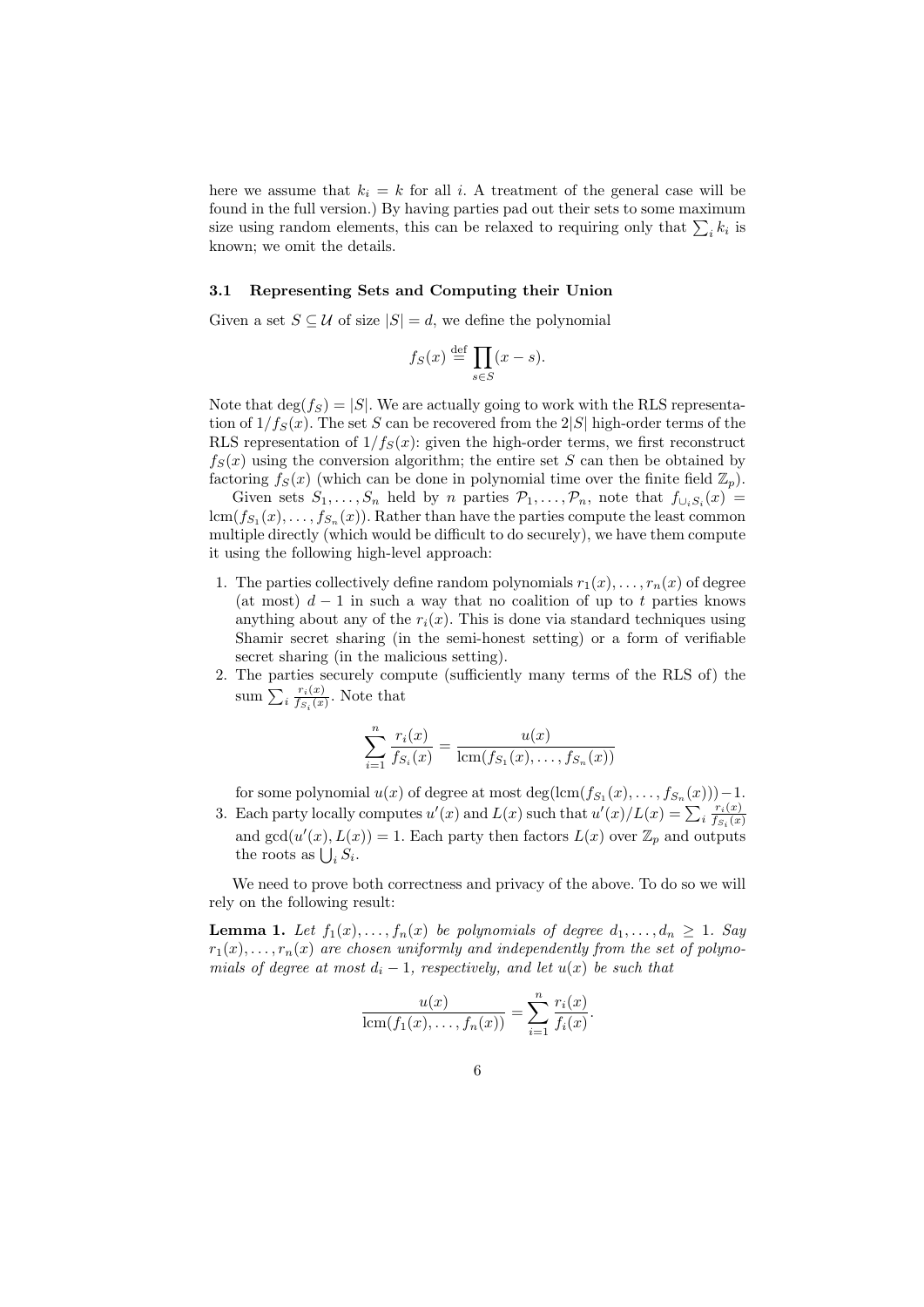Then  $u(x)$  is uniformly distributed among polynomials having degree at most  $deg(lcm(f_1(x), \dots, f_n(x))) - 1.$ 

**Proof** We prove the lemma for  $n = 2$ ; the general case follows by induction. Let  $f_1(x)$  and  $f_2(x)$  be polynomials of degree  $d_1, d_2$ , respectively. Say  $r_1(x)$ and  $r_2(x)$  are chosen uniformly and independently from the set of polynomials of degree at most  $d_1 - 1$  and  $d_2 - 1$ , respectively, and let  $u(x)$  be such that  $\frac{r_1(x)}{f_1(x)} + \frac{r_2(x)}{f_2(x)} = \frac{u(x)}{\text{lcm}(f_1(x), f_2(x))}$ . We show that  $u(x)$  is uniformly distributed among polynomials of degree at most deg(lcm( $f_1(x), f_2(x)$ )) – 1.

Define  $f'_1(x) = f_1(x)/\gcd(f_1(x), f_2(x))$ , with  $f'_2(x)$  defined analogously. We have

$$
\frac{r_1(x)}{f_1(x)} + \frac{r_2(x)}{f_2(x)} = \frac{r_1(x)f_2(x) + r_2(x)f_1(x)}{f_1(x)f_2(x)}
$$
  
= 
$$
\frac{\gcd(f_1(x), f_2(x)) \cdot u(x)}{f_1(x)f_2(x)} = \frac{u(x)}{\operatorname{lcm}(f_1(x), f_2(x))}
$$

where  $u(x) = r_1(x) f_2'(x) + r_2(x) f_1'(x)$  has degree at most

$$
d' \stackrel{\text{def}}{=} \deg(\text{lcm}(f_1(x), f_2(x))) - 1.
$$

Identifying a polynomial of degree at most d with a vector over  $\mathbb{Z}_p$  of length  $d+1$ , consider the map  $M: \mathbb{Z}_p^{d_1} \times \mathbb{Z}_p^{d_2} \to \mathbb{Z}_p^{d'+1}$  defined via  $M(r_1(x), r_2(x)) =$  $r_1(x)f'_2(x) + r_2(x)f'_1(x)$ . Say  $\hat{M}(r_1(x), r_2(x)) = M(r'_1(x), r'_2(x))$ . This implies

$$
(r_1(x) - r'_1(x)) \cdot f'_2(x) = (r'_2(x) - r_2(x)) \cdot f'_1(x).
$$

Since  $gcd(f'(x), g'(x)) = 1$ , the above holds iff there exists some  $h(x) \in \mathbb{Z}_p[x]$ such that

$$
r_1(x) - r'_1(x) = h(x) \cdot f'_1(x)
$$
  

$$
r'_2(x) - r_2(x) = h(x) \cdot f'_2(x).
$$

Note that  $\deg(h) \leq \gcd(f_1(x), f_2(x)) - 1$  because of the bound on the degrees of  $r_1(x)$ ,  $r'_1(x)$ ,  $r_2(x)$ , and  $r'_2(x)$ . The above means that each point  $M(r_1(x), r_2(x))$ in the image of M has exactly  $K \stackrel{\text{def}}{=} p^{\gcd(f_1(x), f_2(x))}$  pre-images. Furthermore, since

$$
\begin{aligned} |\mathbb{Z}_p^{d_1} \times \mathbb{Z}_p^{d_2}| / K &= p^{d_1 + d_2} / p^{\gcd(f_1(x), f_2(x))} \\ &= p^{\operatorname{lcm}(f_1(x), f_2(x))} = p^{d' + 1} = |\mathbb{Z}_p^{d' + 1}|, \end{aligned}
$$

we see that  $M$  is also surjective. Since  $M$  is regular and surjective, choosing  $r_1(x), r_2(x)$  uniformly and independently at random yields a uniform element  $u(x) = M(r_1(x), r_2(x))$  in its range. **The State** 

Correctness and privacy now follow easily from the lemma. Since  $u(x)$  is random, and the universe  $\mathcal U$  is a negligible fraction of  $\mathbb Z_p$ , the probability that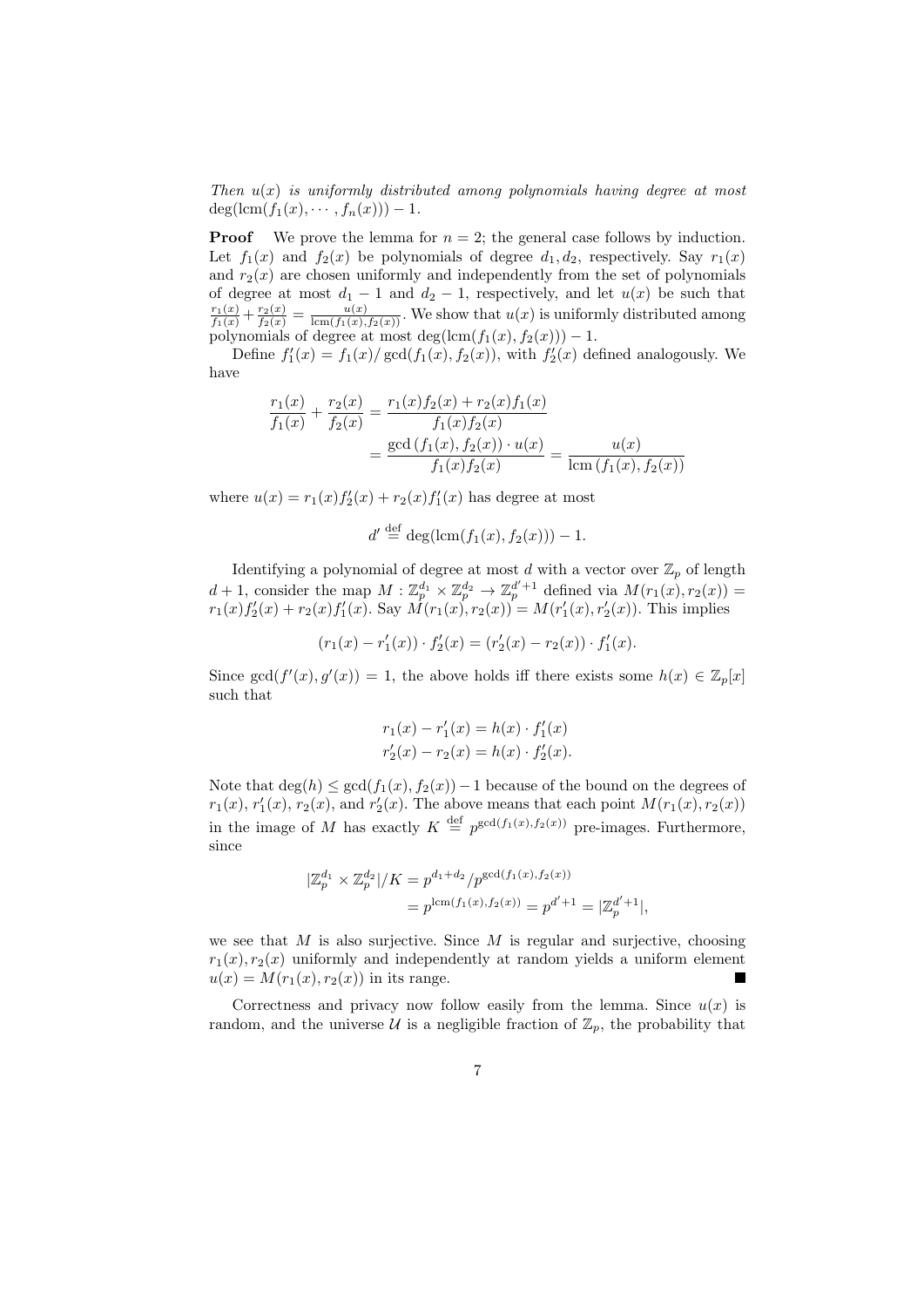$u(x)$  and  $\text{lcm}(f_{S_1}(x),...,f_{S_n}(x))$  have a factor in common is negligible. Thus,  $u'(x) = u(x)$  and  $L(x) = \text{lcm}(f_{S_1}(x), \ldots, f_{S_n}(x))$  with overwhelming probability and so correctness holds. Moreover, the view of any coalition of up to  $t$  parties can be simulated given the result  $\bigcup_i S_i$ , implying privacy. This simulation is done as follows. Let  $D = |\bigcup_i S_i|$ . Compute  $f_{\cup_i S_i}(x)$ , choose a random polynomial  $u(x)$ of degree at most  $D-1$ , and then compute (sufficiently many high-order terms of) the RLS representation of  $u(x)/f_{\cup_i S_i}(x)$ .

In the next sections, we fill in the missing details in the above description and give a protocol for computing set union in the semi-honest setting. We then show how to extend the protocol to the malicious setting as well.

### 3.2 (Verifiable) Secret Sharing of Polynomials

In our protocols, we use Shamir's secret-sharing scheme [24] in the semi-honest model, and the verifiable secret-sharing (VSS) protocol of Gennaro et al. [12], denoted GRR-VSS scheme, in the malicious model. (We assume the availability of private channels between all pairs of parties.) In either case, addition of shares can be performed locally (without interaction), and multiplication of shares can be done using a suitable multiplication sub-protocol (i.e., Simple-Mult in the semi-honest model, and Mult in the malicious model [12]).

A polynomial can be (verifiably) shared by (verifiably) sharing each of its coefficients. Addition and multiplication of polynomial shares follows from addition and multiplication of the underlying shares of the coefficients. In particular, addition of polynomial shares can be done locally. Multiplication of two shared polynomials of degrees  $d_1, d_2$  requires  $O(d_1 \cdot d_2)$  invocations of an underlying Mult protocol (plus local additions); nevertheless, because these can be parallelized, the entire process takes only a constant number of rounds.

#### 3.3 A Protocol Secure against Honest-but-Curious Adversaries

We propose a privacy-preserving set-union protocol, denoted PPSU-HBC, for the honest-but-curious (HBC) adversary model. Every party contributes to obtain- $\text{ing } \cup_{i \in [1,n]} S_i$ , where  $S_i$  is the private set of the *i*-th party; however, a semi-honest adversary corrupting less than  $n/2$  parties should not obtain additional information about the set of any other party (except for its size). For simplicity here, we assume that for each set  $S_i$  has the same cardinality, denoted by k.

In Figure 1, we present the protocol. The basic idea follows the overview from Section 3.1. Each party  $\mathcal{P}_i$  contributes random polynomials  $r_{ij}(x)$  for  $j \in$  $\{1,\ldots,n\}$ . Define  $r_j(x) = \sum_{i=1}^n r_{ij}(x)$ . The parties then (privately) compute the high-order 2nk terms of the RLS representation of

$$
U(x) = \sum_{j \in [1,n]} \frac{r_j(x)}{f_j(x)},
$$

where  $f_i(x)$  is the polynomial associated with the set of party  $P_i$ . To compute the 2nk higher-order terms of  $U(x)$ , we utilize the fact that the 2nk higher-order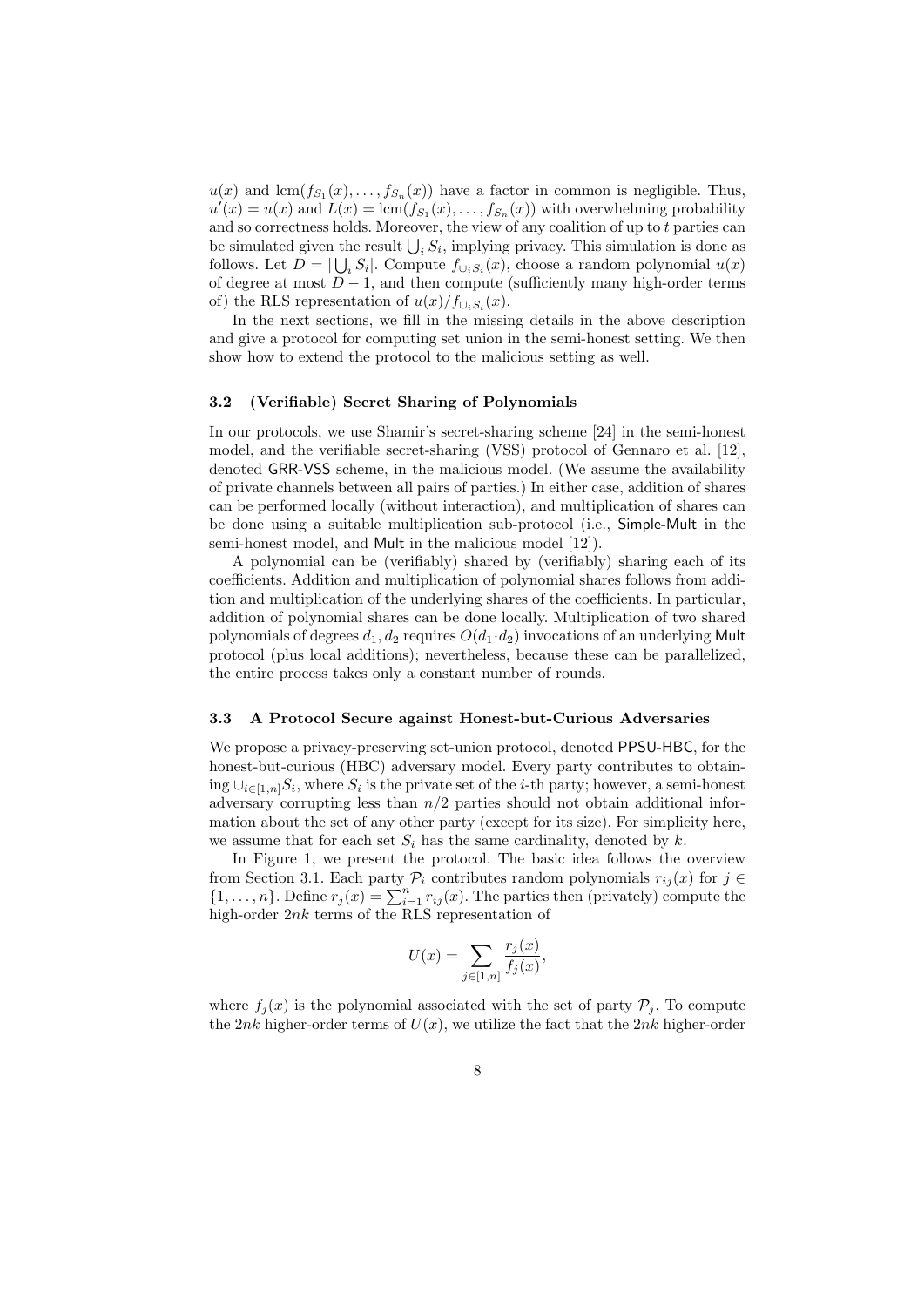Private Input for each party  $P_i$   $(i \in [1, n])$ : A set  $S_i \subset \mathcal{U}$  of size k. Goal: Each party obtains  $\bigcup_{i\in[1,n]}S_i$ .

Each party  $P_i$ :

- 1. Constructs  $f_i(x) = \prod_{\alpha \in S_i} (x \alpha)$ , runs RationalToRLS $(1, f_i(x), (2n + 1)k -$ 1) →  $\left(\frac{1}{f_i(x)}\right)_{[-(2n+1)k+1,-k]}$ , defines  $\tilde{f}_i(x) := \left(\frac{1}{f_i(x)}\right)_{[-(2n+1)k+1,-k]} \cdot x^{(2n+1)k-1}$ , and chooses random polynomials  $r_{ij}(x)$  of degree at most  $k-1$  for  $j \in [1, n]$ .
- 2. Secret shares  $f_i(x)$  and  $r_{ij}(x)$  for  $\forall j \in [1, n]$  in parallel.
- 3. Locally sums his shares of  $r_{ij}(x)$  to obtain shares of  $r_j(x) = \sum_{i \in [1,n]} r_{ij}(x)$  for  $\forall j \in [1, n].$
- 4. Runs (in parallel) a shared polynomial multiplication protocol to compute shares of  $\tilde{f}_j(x) \cdot r_j(x)$  for  $\forall j \in [1, n]$ .
- 5. Locally sums his shares of  $\tilde{f}_j(x)r_j(x)$  to obtain shares of the 2nk high-order terms of  $U'(x) = \sum_{j \in [1,n]} \tilde{f}_j(x) R_j(x)$  (i.e.,  $U'(x)_{[k-1,(2n+1)k-2]}$ ).
- 6. All parties reconstruct the  $2nk$  high-order terms of the RLS representation of  $U(x)$ , and then use these to recover two polynomials  $u(x)$  and  $L(x)$  such that  $(\frac{u(x)}{L(x)})_{[-2nk,-1]} = U(x)_{[k-1,(2n+1)k-2]} \cdot x^{-(2n+1)k+1}$  and  $gcd(u(x),L(x)) = 1$ . Then, each party extracts all roots of  $L(x)$ .

### Fig. 1. The PPSU-HBC protocol.

terms of

$$
\sum_{j \in [1,n]} r_j(x) \cdot (\frac{1}{f_j})_{[-(2n+1)k-1,-k]}
$$

is equal to that of  $U(x)$ , where the degree of  $r_j$  is  $k-1$ . Then, each party can recover (the rational function)  $U(x)$  from its RLS representation using the conversion algorithm; each party can then compute the union by factoring the denominator of  $U(x)$ .

Privacy follows from Lemma 1, along with the fact that the  $r_i(x)$  are random polynomials for any coalition of fewer than  $n/2$  corrupted parties. (This security threshold comes from the threshold needed by the Simple-Mult protocol.)

Theorem 1. The PPSU-HBC protocol presented in Figure 1 is statistically tsecure against a semi-honest adversary, for any  $t < n/2$ .

**Proof** Let C be a coalition of t corrupted parties controlled by the adversary  $A$ , and let  $H$  be the set of honest parties. Given all private inputs of corrupted parties and the result  $S = \bigcup_{i \in [1,n]} S_i$ , we construct a simulator Sim as follows: It first divides  $S \setminus (\cup_{i \in C} S_i)$  into sets  $\hat{S}_i$  (for  $i \in H$ ) such that the number of elements in each set is exactly  $k$ . (An element may appears in multiple sets, if necessary.) Now,  $\bigcup_{i\in H}\hat{S}_i = S \setminus (\bigcup_{i\in C}S_i)$  and  $|\hat{S}_i| \leq k$ . Then, Sim runs the **PPSU-HBC** protocol by treating each  $\tilde{S}_i$  as private input of an honest party.

We argue that the view of  $A$  in the simulation is identically distributed to the view of A in the real world. It is easy to see that this holds for steps  $(1)$ –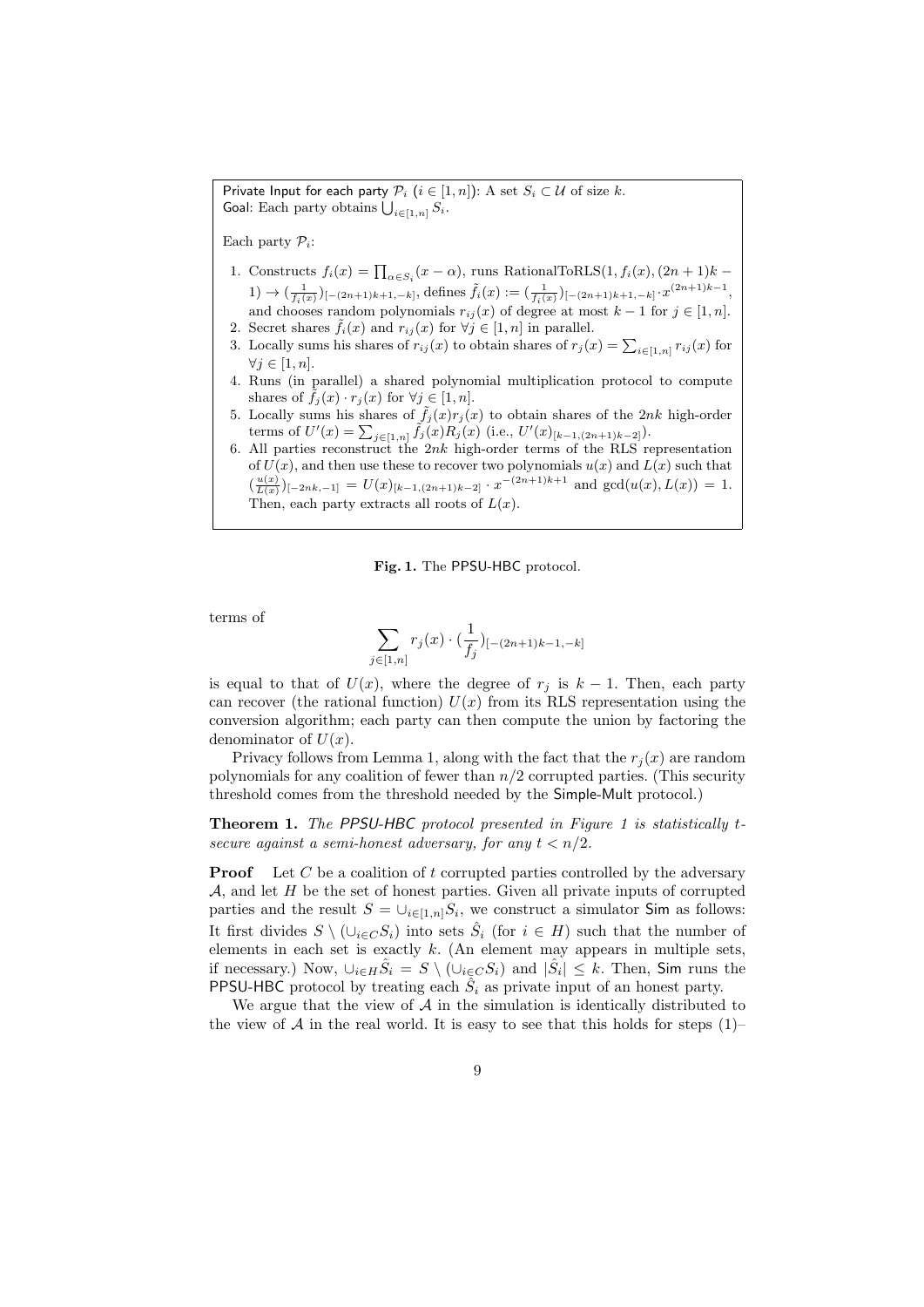(5) of the protocol. In step (6), the only information revealed consists of the polynomials  $u(x)$  and  $L(x)$ . But (with all but negligible probability)  $L(x)$  exactly encodes the union (i.e.,  $L(x) = \prod_{\alpha \in S} (x - \alpha)$ ), and  $u(x)$  is a random polynomial of appropriate degree (using here the fact that the  $r_i$  are uniform conditioned on the adversary's view, since they are generated by summing over random contributions from all parties).  $\blacksquare$ 

Complexity Analysis: Secret sharing requires  $O(n^2)$  multiplications in  $\mathbb{Z}_p$ , and an execution of also uses  $O(n^2)$  multiplications.

The computation overheads of  $P_i$  in each step of PPSU-HBC protocol is as follows:

- To compute  $f_i(x)$  and  $\tilde{f}_i(x)$ ,  $O(nk^2)$  multiplications are required.
- To secret-share the  $((2n+1)k-1)$ -degree polynomial  $\tilde{f}_i(x)$  and  $(k-1)$ -degree polynomial  $r_{ij}(x)$  for  $j \in [1, n]$ ,  $O(n^3k)$  multiplications are required.
- To compute  $U'(x) = \sum_{j\in[1,n]} \tilde{f}_j(x) (\sum_{i\in[1,n]} r_{ij}(x))$  from  $\tilde{f}_j(x)$  and  $r_{ij}(x)$ , we need  $O(n^2k^2)$  multiplications and  $O(n^2k^2)$  additions. Therefore, all parties should run Simple-Mult and the local addition  $O(n^2k^2)$  times; hence, each party requires  $O(n^4k^2)$  multiplications in all.
- − To recover  $U'(x)_{[k-1,(2n+1)k-2]}$ ,  $O(n^3k)$  multiplications are required.
- − To recover a rational function  $\frac{G(x)}{F(x)}$  from  $U'(x)_{[k-1,(2n+1)k-2]} \cdot x^{-(2n+1)k+1}$ ,  $O(n^2k^2)$  multiplications are required. To factor a polynomial  $F(x)$  with a degree of at most  $nk$ ,  $O((nk)^{1.5+o(1)} + (nk)^{1+o(1)} \log p)$  multiplications are required [20, 26].

Therefore, the total computation cost is  $O(n^4k^2 + n^2k^2 \log p)$  multiplications in  $\mathbb{Z}_n$ .

The communication overheads of secret-sharing and Simple-Mult are  $O(n)$ integers modulus  $p$  for each party; hence, the PPSU-HBC protocol's communication cost is  $O(n^3k^2)$  elements in  $\mathbb{Z}_p$ . Further, the round complexity is constant since, in each step, all transmissions can be performed in parallel.

### 3.4 A Protocol Secure against Malicious Adversaries

We can extend the protocol presented in Section 3.3 to obtain security in the presence of malicious adversaries by using verifiable secret sharing and adding zero-knowledge proofs. Intuitively, in the PPSU-HBC protocol, if we utilize GRR-VSS and Mult instead of secret sharing and Simple-Mult, respectively, no coalition of fewer-than-half corrupted parties can behave maliciously without detection. In addition, however, we require each party to prove that they honestly follow Step (1). Namely, they must prove that  $\tilde{f}_i(x)$  is well-formed; that is, that it is the RLS representation of  $1/f(x)$  for some f of degree k. We let ZKPK[Com( $f(x)$ ), Com( $g(x)$ )] denote a zero-knowledge proof that (committed) polynomials f, g of known degree satisfy  $g(x) = \left(\frac{1}{f(x)}\right)_{[-(2n+1)k+1,-k]} x^{(2n+1)k-1}$ . We give the details of such a proof now.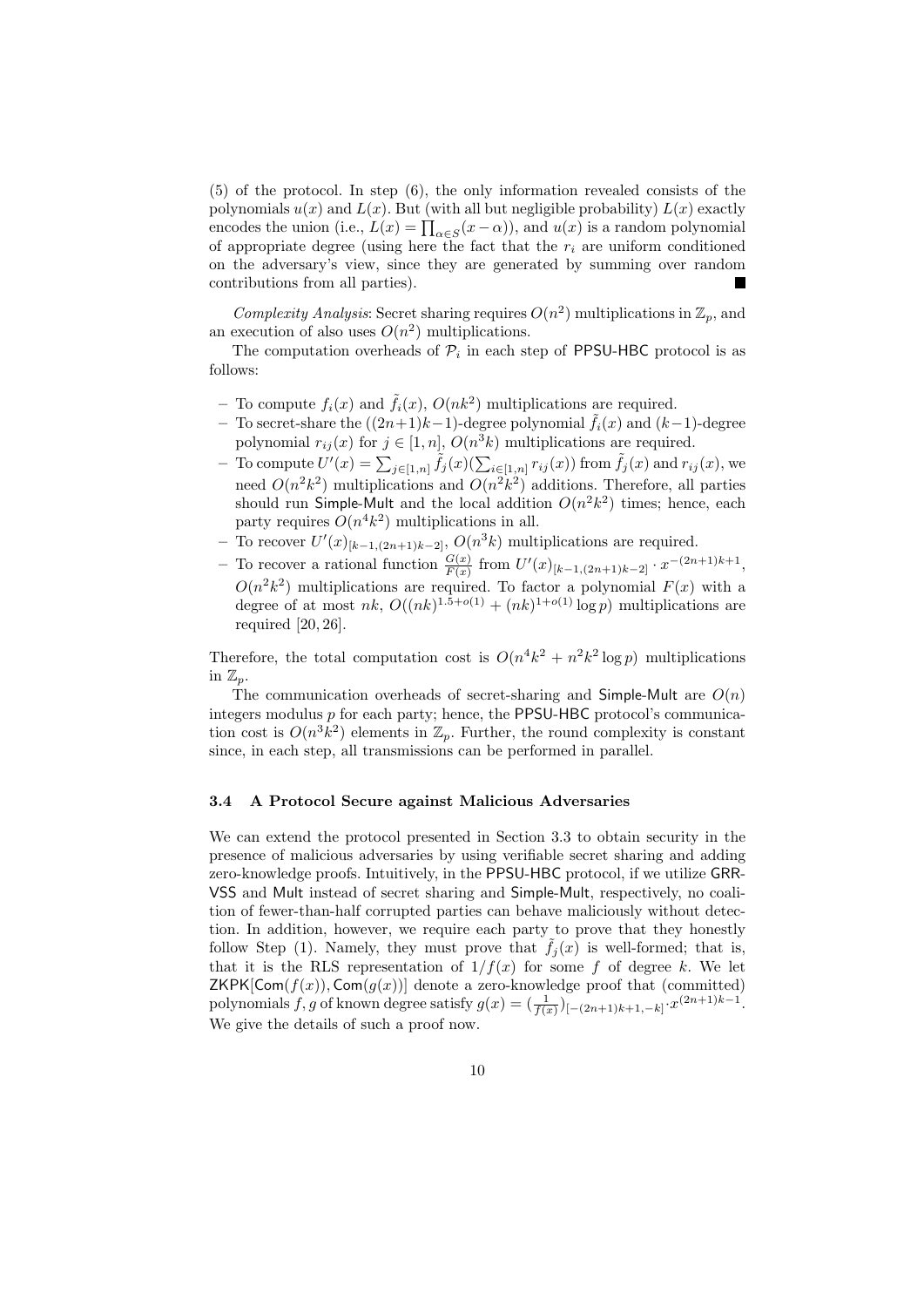**Pedersen commitment scheme.** To commit an element in  $a \in \mathbb{Z}_p$ , we use the Pedersen commitment scheme [22]. Here, a commitment of a is  $\textsf{Com}(a; r) = g^a h^r$ for random  $r \in \mathbb{Z}_p$ , where g, h are group elements of a cyclic group  $\mathbb{G}$  of order p. (When there will be no confusion, we write  $Com(\cdot)$  instead of  $Com(\cdot;\cdot)$ .) The Pedersen commitment scheme is additively homomorphic. That is,

$$
\mathsf{Com}(a;r)\cdot\mathsf{Com}(b;s)=g^ah^rg^bh^s=g^{a+b}h^{r+s}=\mathsf{Com}(a+b;r+s).
$$

In addition, the Pedersen commitment scheme is perfectly hiding and computationally binding under the discrete logarithm assumption in G.

Define a commitment of a polynomial  $f(x) = \sum_{i \in [0,k]} a_i x^i$  to be a tuple of commitments to its coefficients. Given  $\mathsf{Com}(f(x))$  and  $\mathsf{Com}(g(x))$  where f, g are monic polynomials of degree k and  $deg(g(x)) = 2nk-1$ , respectively, we provide a zero-knowledge proof that  $g(x) = (\frac{1}{f(x)})_{[-(2n+1)k+1-,-k]} \cdot x^{(2n+1)k-1}$ . (Note that the degrees of  $f, g$  can be verified if they are known to be monic by simply decommitting to their high-order coefficient.) The main observation is that the desired relation holds iff  $\deg(f(x)g(x) - x^{\deg(f(x))+\deg(g(x))}) < \deg(f(x))$ , using the following lemma.

**Lemma 2.** If  $f(x)$ ,  $g(x)$  satisfy  $\deg(f(x)g(x)-x^{\deg(f(x))+\deg(g(x))}) < \deg(f(x))$ , then  $g(x) = \left(\frac{1}{f(x)}\right)_{x-\deg(f(x))-\deg(g(x)),-\deg(f(x))} \cdot x^{\deg(f(x))+\deg(g(x))}.$ 

**Proof** Let  $d_f = \deg(f)$  and  $d_g = \deg(g)$ . The assumption of the lemma is that  $\deg(f(x)g(x) - x^{d_f + d_g}) < d_f$ . Then,

$$
f(x)g(x) = x^{d_f + d_g} + \sum_{i \in [0, d_f - 1]} a_i x^i,
$$

and hence,

$$
g(x) \cdot x^{-d_f - d_g} = \frac{1}{f(x)} + \frac{1}{f(x)} \cdot \left( \sum_{i \in [-d_f - d_g, -d_g - 1]} a_i x^i \right)
$$

for some  $a_i \in \mathbb{Z}_p$ .

Since  $g(x) \cdot x^{-d_f-d_g}$  and  $\frac{1}{f(x)} \cdot (\sum_{i \in [-d_f-d_g,-d_g-1]} a_i x^i)$  have no common monomials, we obtain

$$
g(x) \cdot x^{-d_f - d_g} = \left(\frac{1}{f(x)}\right)_{[-d_f - d_g, -d_f]}.
$$

This concludes the proof.

Given the above, a zero-knowledge protocol for  $ZKPK[Com(f(x)), Com(g(x))]$ can be constructed using standard techniques, following [5]. We omit the details.

Г

By applying all above changes to PPSU-HBC, we obtain a protocol PPSU-MAL for the malicious adversary model; see Figure 2. Note that GRR-VSS and our zero-knowledge proofs use the Pedersen commitment scheme, which is binding under the discrete logarithm assumption so that the security of PPSU-MAL requires such a computational assumption. The following theorem proves the security of PPSU-MAL.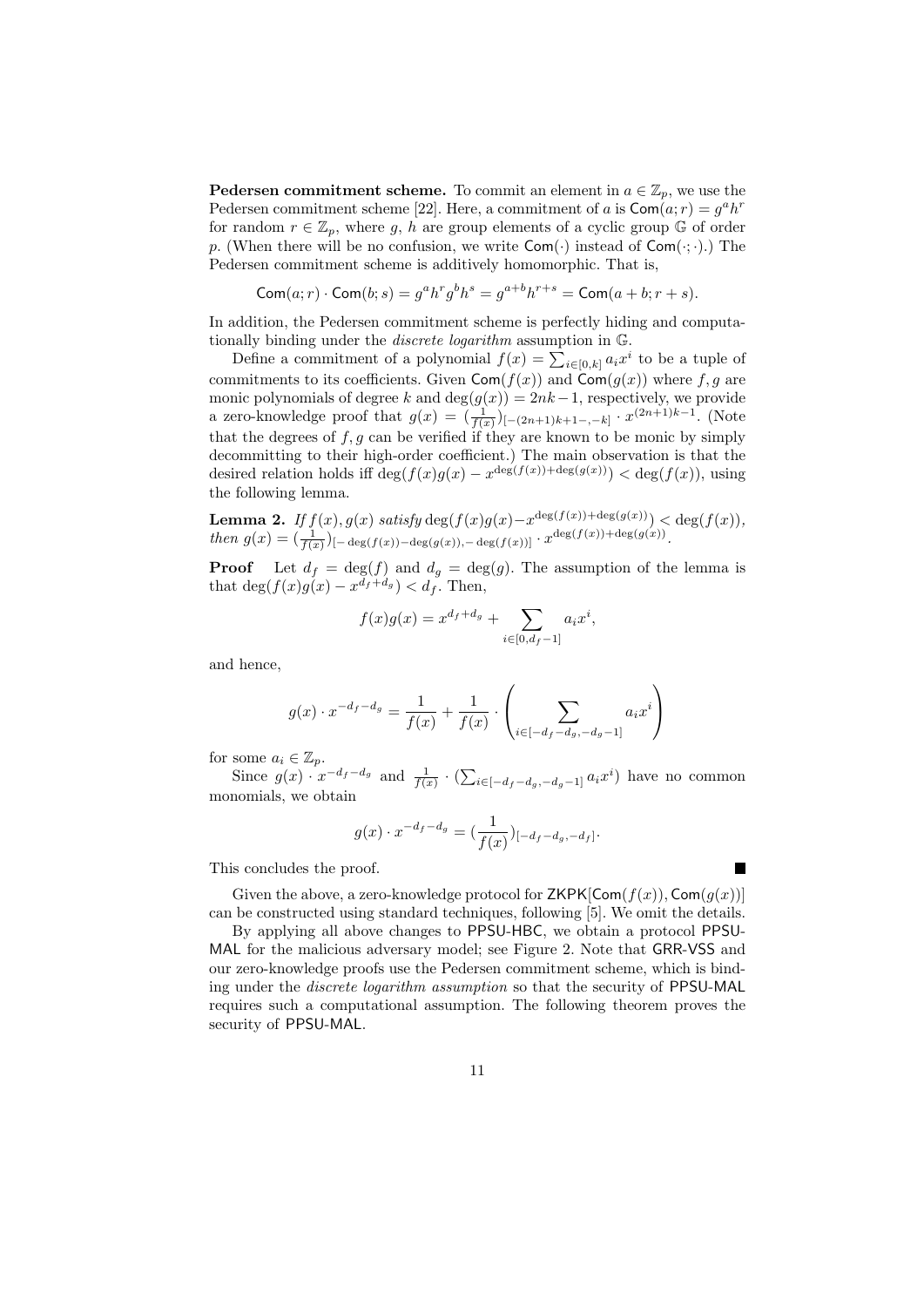Common Input: A domain of private data  $P \subset \mathbb{Z}_p$ . Description of GRR-VSS and Mult: common reference strings for public parameters in GRR-VSS. Private Input for each party  $P_i$   $(i \in [1, n])$ : A set  $S_i$  of k private elements in P. Goal: Each party obtains  $\bigcup_{i\in[1,n]}S_i$  without learning other information.

Each party  $P_i$ 

- 1. Constructs  $f_i(x) = \prod_{\alpha \in S_i} (x \alpha)$ , runs RationalToRLS $(1, f_i(x), (2n + 1)k -$ 1) →  $\left(\frac{1}{f_i(x)}\right)_{[-(2n+1)k+1,-k]}$ , defines  $\tilde{f}_i(x) := \left(\frac{1}{f_i(x)}\right)_{[-(2n+1)k+1,-k]} \cdot x^{(2n+1)k-1}$ , and chooses random polynomials  $r_{ij}(x)$  of degree at most  $k-1$  for  $j \in [1, n]$ .
- 2. Commits to  $f_i(x)$  and  $\tilde{f}_i(x)$ , runs ZKPK[Com $(f_i)$ , Com $(\tilde{f}_i)$ ] protocol.
- 3. Verifiably secret shares  $\tilde{f}_i(x)$  and  $r_{ij}(x)$  for  $\forall j \in [1, n]$  in parallel.
- 4. Locally sums his shares of  $r_{ij}(x)$  to obtain shares of  $r_j(x) = \sum_{i \in [1,n]} r_{ij}(x)$  for each  $j \in [1, n]$ .
- 5. Runs (in parallel) a shared polynomial multiplication protocol to compute shares of  $\tilde{f}_j(x) \cdot r_j(x)$  for  $\forall j \in [1, n]$ .
- 6. Locally sums his shares of  $\tilde{f}_j(x)r_j(x)$  to obtain shares of 2nk high-order terms of  $U'(x) = \sum_{j \in [1,n]} \tilde{f}_j(x) r_j(x)$  (i.e.,  $U'(x)_{[k-1,(2n+1)k-2]}$ ).
- 7. All parties reconstruct  $U'(x)_{[k-1,(2n+1)k-2]}$ , and then use it to recover two polynomials  $u(x)$  and  $L(x)$  such that  $(\frac{u(x)}{L(x)})_{[-2nk,-1]} = U'(x)_{[k-1,(2n+1)k-2]}$ .  $x^{-(2n+1)k+1}$  and  $gcd(u(x), L(x)) = 1$ . Then, each party extracts all roots of  $L(x)$ .

Fig. 2. PPSU-MAL protocol in the malicious adversary model

**Theorem 2.** Assuming that the number of corrupted parties is  $t < n/2$ , where n is the number of all parties of the PPSU-MAL protocol in Figure 2, and that the discrete logarithm assumption holds in the underlying cyclic group, then PPSU-MAL protocol is computationally t-secure in the malicious setting.

**Proof** We prove this theorem by showing that for any arbitrarily malicious adversary A controlling all corrupted parties  $(t < n/2)$ , there exists an efficient simulator  $S$  such that for any inputs to all parties, the view of the corrupted parties and the outputs of the honest parties in the PPSU-MAL protocol are computationally indistinguishable from the outputs of  $S$  and the honest parties in the ideal world interacting with a trusted third party  $\mathcal F$  computing set union.

Now, we describe  $S$ . Let C be a coalition of corrupted parties controlled by  $A$ , and  $H$  be a set of honest parties.

1. S generates public parameters for GRR-VSS and Mult and publishes them with securely keeping the discrete logarithms between parameters as a trapdoor. Then, Sim interacts with  $C$  on behalf of  $H$ . First, it chooses random polynomials  $f_i(x)$  of degree at most k, the corresponding  $\tilde{f}_i(x)$ , and random polynomials  $r_{ii}(x)$  of degree at most  $k-1$  for  $i \in H$  and  $j \in [1, n]$ . Then, it runs Steps 2 of the PPSU-MAL protocol.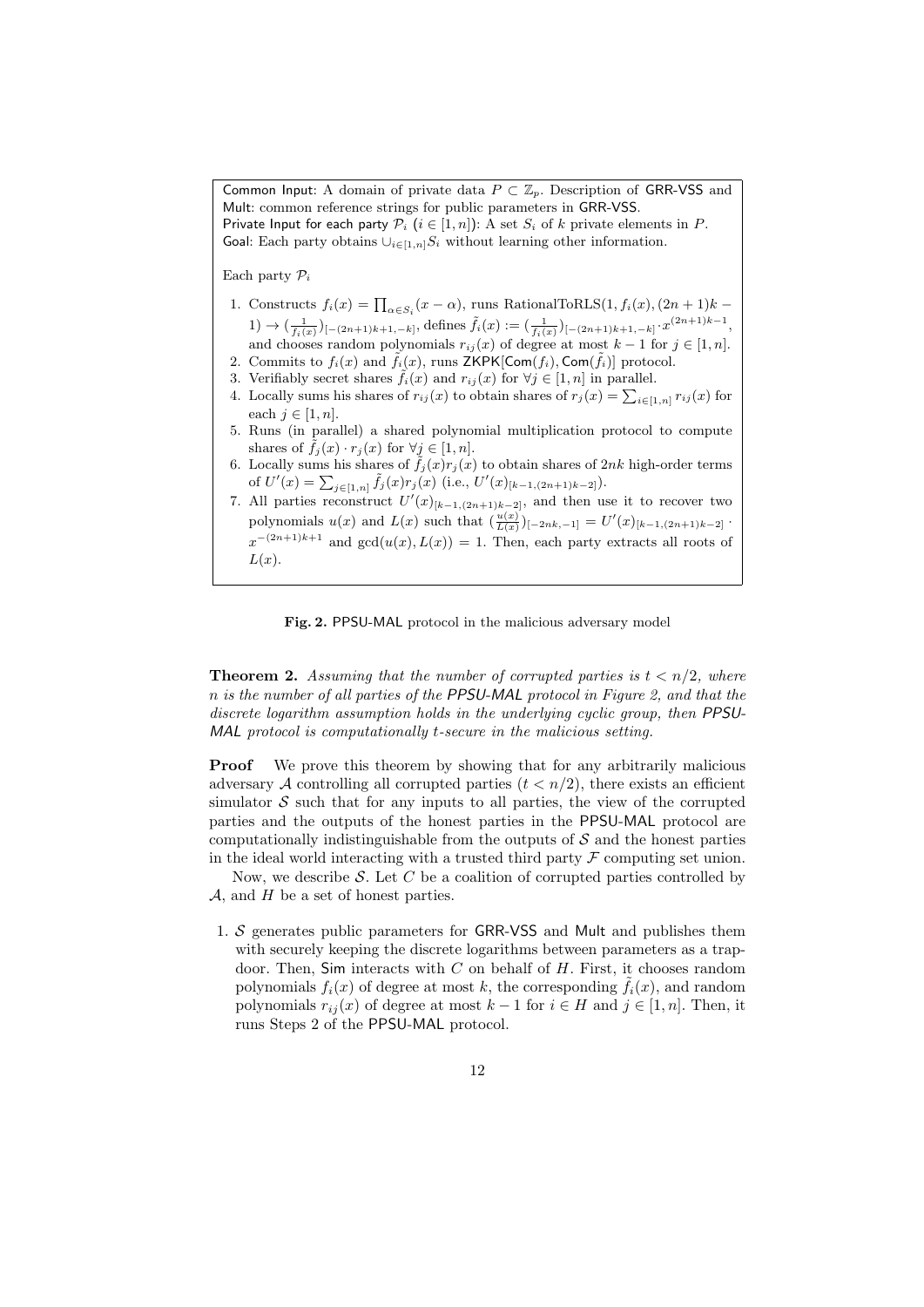- 2. From the  $\mathsf{ZKPK}[\mathsf{Com}(f_i(x)),\mathsf{Com}(\tilde{f}_i(x))]$  protocol for  $i \in C$ , Sim extracts witnesses  $f_i(x)$  for  $i \in C$  using the strong soundness property of the zeroknowledge proof protocol. Then, it computes all roots of  $f_i(x)$ , which are the inputs of the corrupted parties, using a polynomial factoring algorithm.
- 3. Let  $C'$  be a set of corrupted parties who correctly pass the zero-knowledge proofs protocol in Step 2 and secret-share their inputs in Step 3. Sim participates with the inputs of  $C'$  in the ideal world. It receives the result of the ideal PPSU functionality, which is the union of the inputs of  $C'$  and  $H$ . Then, it computes  $U(x) = \frac{u(x)}{L(x)}$ , where  $L(x)$  is the polynomial associated with the result set of the ideal PPSU functionality and  $u(x)$  is a random polynomial of degree at most  $deg(L(x)) - 1$ .
- 4. Sim rewinds A with the same auxiliary inputs and runs protocol through Step 6 with the same public parameters and polynomials  $f_i(x)$  of H as the previous execution.
- 5. In Step 7, Sim contributes to recover  $U(x)_{[-2nk,-1]} \cdot x^{(2n+1)k-1}$ . Since Sim has a trapdoor of GRR-VSS, Sim can equivocate on the recovered secret-shared values. Further, Sim already knows shared secrets of corrupted parties so that Sim can contribute  $U(x)_{[-2nk,-1]} \cdot x^{(2n+1)k-1}$  to be recovered in Step 7. 6. Sim outputs a transcript of all interactions with  $A$  in the last execution.

At the end of the simulation,  $A$  obtains the union of all inputs of  $C'$  and  $H$ . GRR-VSS, Mult and ZKPK are secure against any probabilistic polynomial-time adversary  $A$  under the discrete logarithm assumption. That is, any probabilistic polynomial-time adversary  $A$  cannot anomalously behave without detection during the protocols GRR-VSS, Mult and ZKPK when the discrete logarithm assumption holds in the underlying cyclic group. Furthermore, if  $A$  follows the predetermined description of PPSU-MAL protocol, then Sim's output  $(\text{OUT}_{\mathcal{F},\mathcal{S}(\text{aux})}^{\mathcal{S}}(1^{\lambda},x))$  and outputs of H  $(\text{OUT}_{\mathcal{F},\mathcal{S}(\text{aux})}^{\text{hon}}(1^{\lambda},x))$  in the ideal world is identical to the view of A (VIEW<sub>II,A(aux)</sub>( $1^{\lambda}, x$ )) and outputs of H  $(\text{OUT}_{\Pi,\mathcal{A}(\text{aux})}^{\text{hon}}(1^{\lambda},x))$  in the real world, respectively, since GRR-VSS, Mult and ZKPK are perfectly simulatable when the honest parties are majority. Therefore, there exists only negligible chance in the security parameter that two distributions will be different so that

 $\{\text{REAL}_{\Pi,\mathcal{A}(\text{aux})}(1^{\lambda},x)\}_{\lambda \in \mathbb{N},x \in \{0,1\}^*}$  and  $\{\text{IDEAL}_{\mathcal{F},\mathcal{S}(\text{aux})}(1^{\lambda},x)\}_{\lambda \in \mathbb{N},x \in \{0,1\}^*}$ are computationally indistinguishable.

Complexity Analysis: In GRR-VSS, the dealer requires  $O(n)$  exponentiations and  $O(n^2)$  multiplications in G. The verifier requires  $O(1)$  exponentiations. In the reconstruction phase of GRR-VSS, each party requires  $O(n)$  exponentiations and  $O(n^2)$  multiplications. In Mult, each party requires  $O(n^2)$  exponentiations and  $O(n^2)$  multiplications. In local addition,  $O(n)$  multiplications are required for each party. The zero-knowledge proofs protocol do not significantly affect the computational and communication complexity. The overall computational overheads and communication overheads of PPSU-MAL are  $O(n^4k^2)$  exponentiations in  $\mathbb{G}$ , and  $O(n^3k^2)$  group elements  $\mathbb{G}$ , respectively. The round complexity of the malicious protocol is still  $O(1)$ .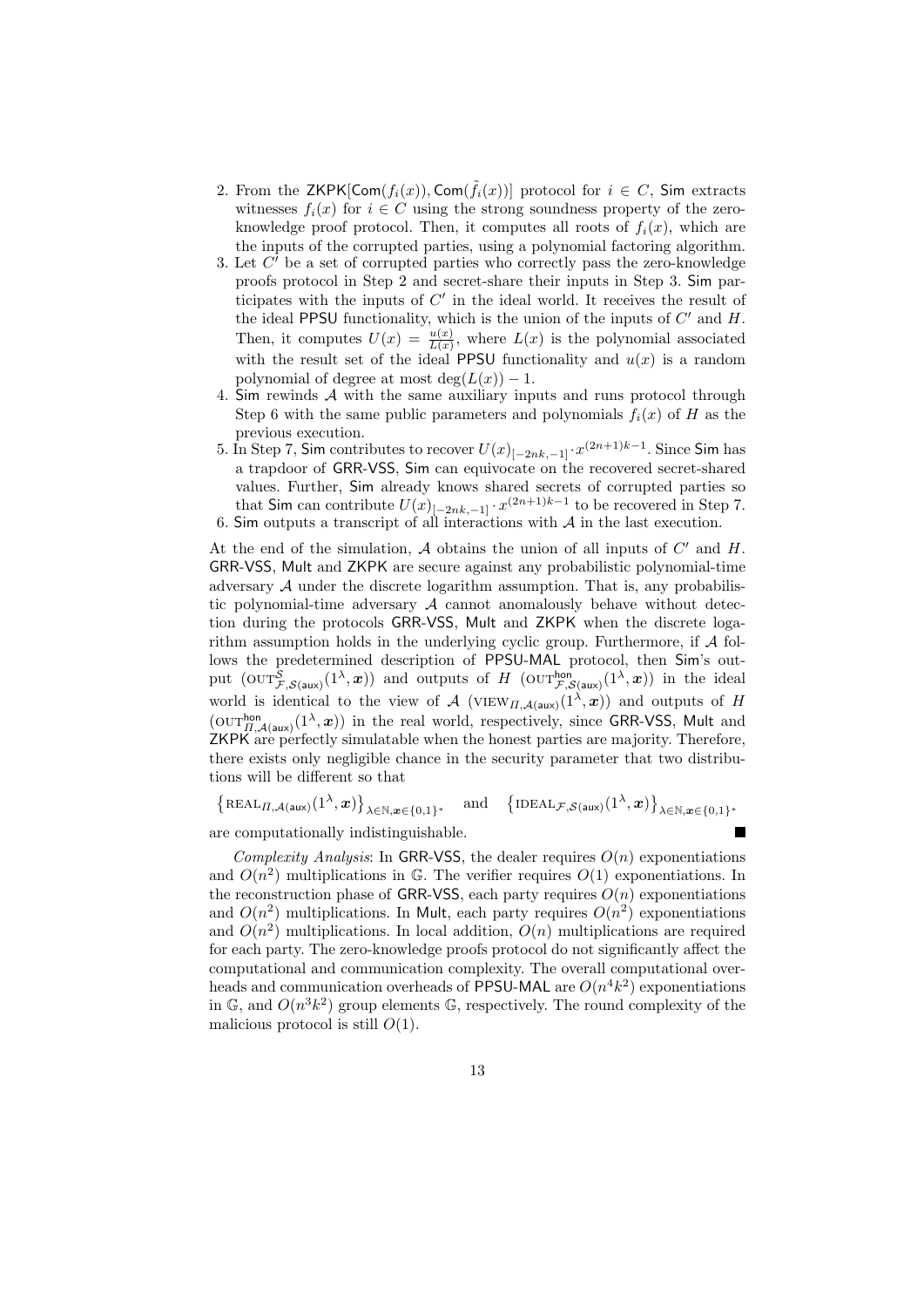### 4 Conclusion

We introduced the Reversed Laurent Series (RLS) representation of a rational function, and showed a surprising relationship between rational function arithmetics (in particular, addition and multiplication) and set union computations. On the basis of these approach, we developed constant-round private set union protocol in both the semi-honest setting and the malicious setting. Our protocol is the first constant-round multi-party private set union protocol without aids of third party.

To the best of our knowledge, this paper shows the first instantiation of using the Reversed Laurent Series for cryptographic purpose. We leave finding other cryptographic applications, either inside or outside secure computing of set operations, as an interesting open problem.

# References

- 1. G. Ateniese, E. De Cristofaro, and G. Tsudik. (If) Size Matters: Size-Hiding Private Set Intersection. In 14th Intl. Conference on Practice and Theory in Public Key Cryptography — PKC 2011, volume 6571 of LNCS, pages 156-173. Springer, 2011.
- 2. D. Boneh, E.-J. Goh, and K. Nissim. Evaluating 2-DNF formulas on ciphertexts. In TCC 2005, volume 3378 of LNCS, pages 325-341, Springer, 2005.
- 3. M. Ben-Or, S. Goldwasser, and A. Wigderson. Completeness theorems for noncryptographic fault-tolerant distributed computation. In 20th Annual ACM Symposium on Theory of Computing (STOC), pages 1–10. ACM Press, 1988.
- 4. J. Brickell and V. Shmatikov. Privacy-preserving graph algorithms in the semihonest model. In Advances in Cryptology — Asiacrypt 2005, volume 3788 of LNCS, pages 236–252. Springer, 2005.
- 5. J. Camenisch. Proof systems for general statements about discrete logarithms. Technical Report 260, Dept. of Computer Science, ETH Zurich, March 1997.
- 6. J. Camenisch and G. M. Zaverucha. Private intersection of certified sets. In Financial Cryptography and Data Security, volume 5628 of LNCS, pages 108–127. Springer, 2009.
- 7. D. Dachman-Soled, T. Malkin, M. Raykova, and M. Yung. Efficient robust private set intersection. In 7th Intl. Conference on Applied Cryptography and Network Security (ACNS), volume 5536 of LNCS, pages 125–142. Springer, 2009.
- 8. E. De Cristofaro, J. Kim, and G. Tsudik. Linear-complexity private set intersection protocols secure in malicious model. In Advances in Cryptology — Asiacrypt 2010, volume 6477 of  $LNCS$ , pages 213–231. Springer, 2010.
- 9. E. De Cristofaro and G. Tsudik. Practical private set intersection protocols with linear complexity. In Financial Cryptography and Data Security 2010, volume 6052 of LNCS, pages 143–159. Springer, 2010.
- 10. M. J. Freedman, K. Nissim, and B. Pinkas. Efficient private matching and set intersection. In Advances in Cryptology — Eurocrypt  $2004$ , volume 3027 of LNCS, pages 1–19. Springer, 2004.
- 11. K. B. Frikken. Privacy-preserving set union. In 5th Intl. Conference on Applied Cryptography and Network Security (ACNS), volume 4521 of LNCS, pages 237– 252. Springer, 2007.